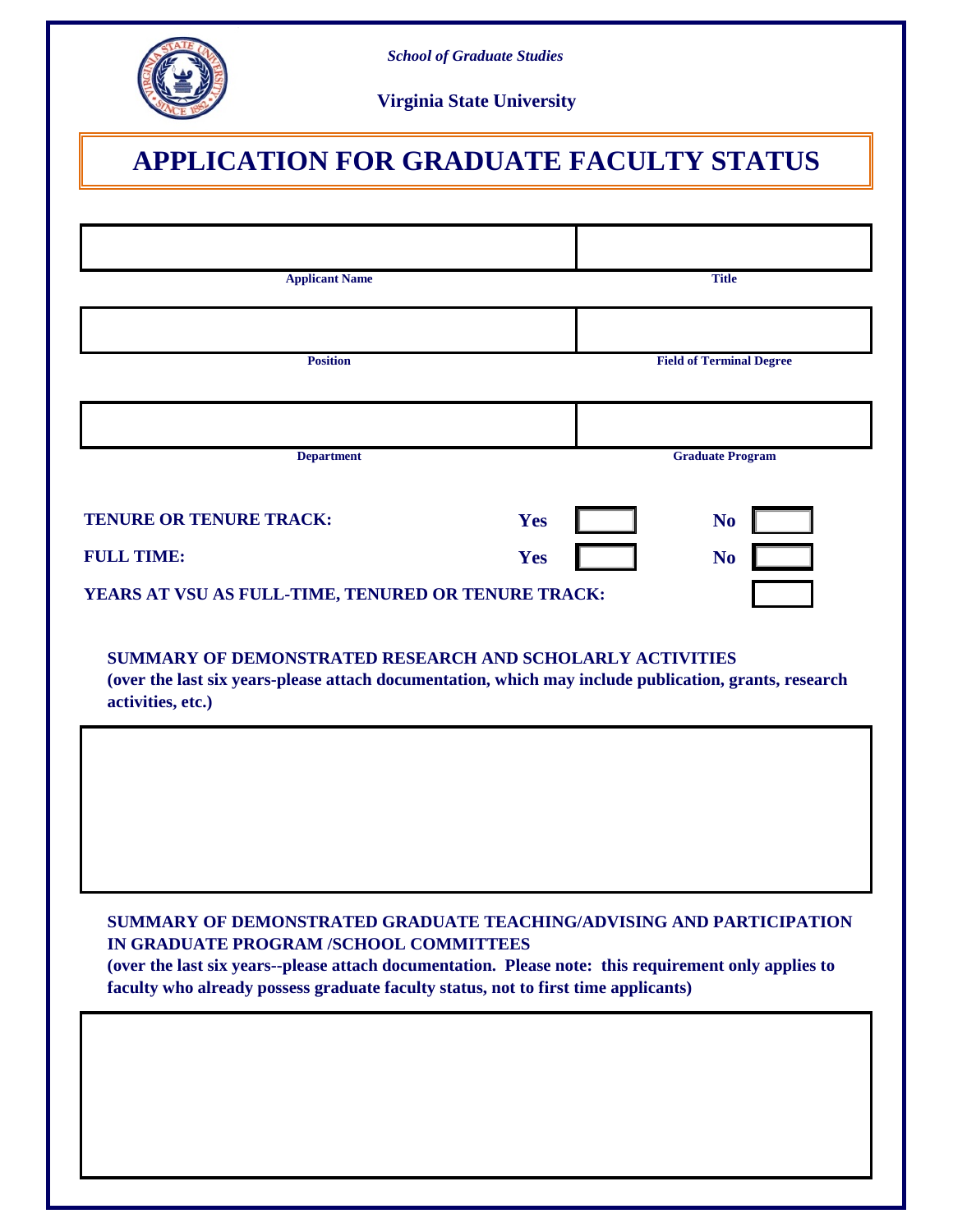# **APPLICATION FOR GRADUATE FACULTY STATUS**

**(Page 2)**

#### **THIS FORM, ALONG WITH DOCUMENTATION AND A FULL C.V., SHOULD BE SUBMITTED TO THE CHAIR OF THE DEPARTMENT AS WELL AS THE GRADUATE PROGRAM COORDINATOR.**

| <b>APPROVED:</b>                                                         |             |            |                        |
|--------------------------------------------------------------------------|-------------|------------|------------------------|
|                                                                          |             |            |                        |
| <b>Graduate Program Coordinator</b>                                      | <b>Date</b> | Full G. F. | Associate G. F.        |
| <b>REVIEWED:</b>                                                         |             |            |                        |
|                                                                          |             |            |                        |
| <b>Department Chair</b>                                                  | <b>Date</b> | Full G. F. | Associate G. F.        |
| <b>REVIEWED:</b>                                                         |             |            |                        |
|                                                                          |             |            |                        |
| <b>Academic Dean</b>                                                     | <b>Date</b> | Full G. F. | Associate G. F.        |
| <b>APPROVED:</b>                                                         |             |            |                        |
|                                                                          |             |            |                        |
| <b>Dean of the College of Graduate Studies</b>                           | <b>Date</b> | Full G. F. | <b>Associate G. F.</b> |
| Guidelines for the completion of this form are located on pages 3 and 4. |             |            |                        |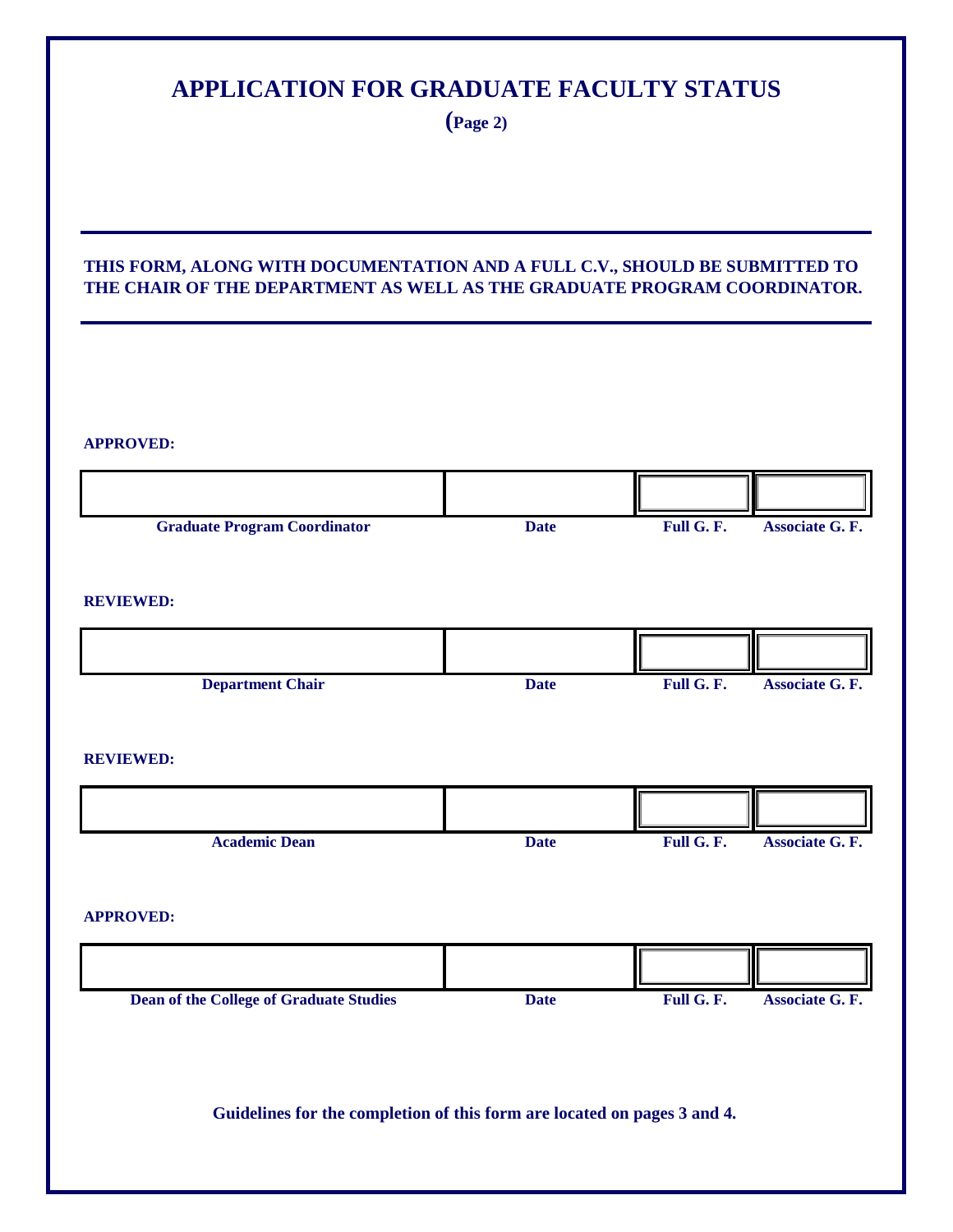## **GUIDELINES:**

### **GRADUATE FACULTY STATUS**

**I. At Virginia State University, any faculty who fulfills all of the following criteria shall be considered, and shall receive the official designation of, "graduate faculty"** 

- **1. Tenure or tenure-track or continuing contract, and full-time status at Virginia State University.**
- **2. At least one year of service as tenured or tenure-track or continuing contract, fulltime faculty at VSU**
- **3. Terminal degree in the field in which faculty teaches and wants to be considered as graduate faculty**
- **4. Teaching position in a program at VSU that offers a graduate degree**
- **5. Demonstrated engagement in research and scholarly activities in the field in which faculty teaches. In addition to demonstrated research and scholarly activities requirement, designated graduate faculty are also expected to teach, advise, and serve on graduate program and/or graduate school committees in order for their graduate faculty to be renewed.**
- **6. Demonstrated research, scholarly activities, and/or graduate teaching/advising needs to have taken place within six years prior to graduate faculty status determination. The application for graduate faculty status goes first to the graduate program coordinator (or equivalent) for approval, and then to the Dean of the Graduate School (or her/his designee) for approval. Once graduate faculty status is granted, above requirements should be satisfactorily documented and submitted for review every three years to the respective program graduate coordinator (or equivalent). In case a faculty member's application for graduate faculty status is denied at the program/department level or by the Dean of the Graduate School (or her/his designee), the applicant can appeal to the Policies and Petitions Committee of the graduate school for final determination of graduate faculty status. Graduate program directors (or equivalent) and/or the Policies and Petitions Committee shall inform the Dean of the Graduate School of any new graduate faculty status approvals within a week of initial determination. Unless the Policies and Petitions**